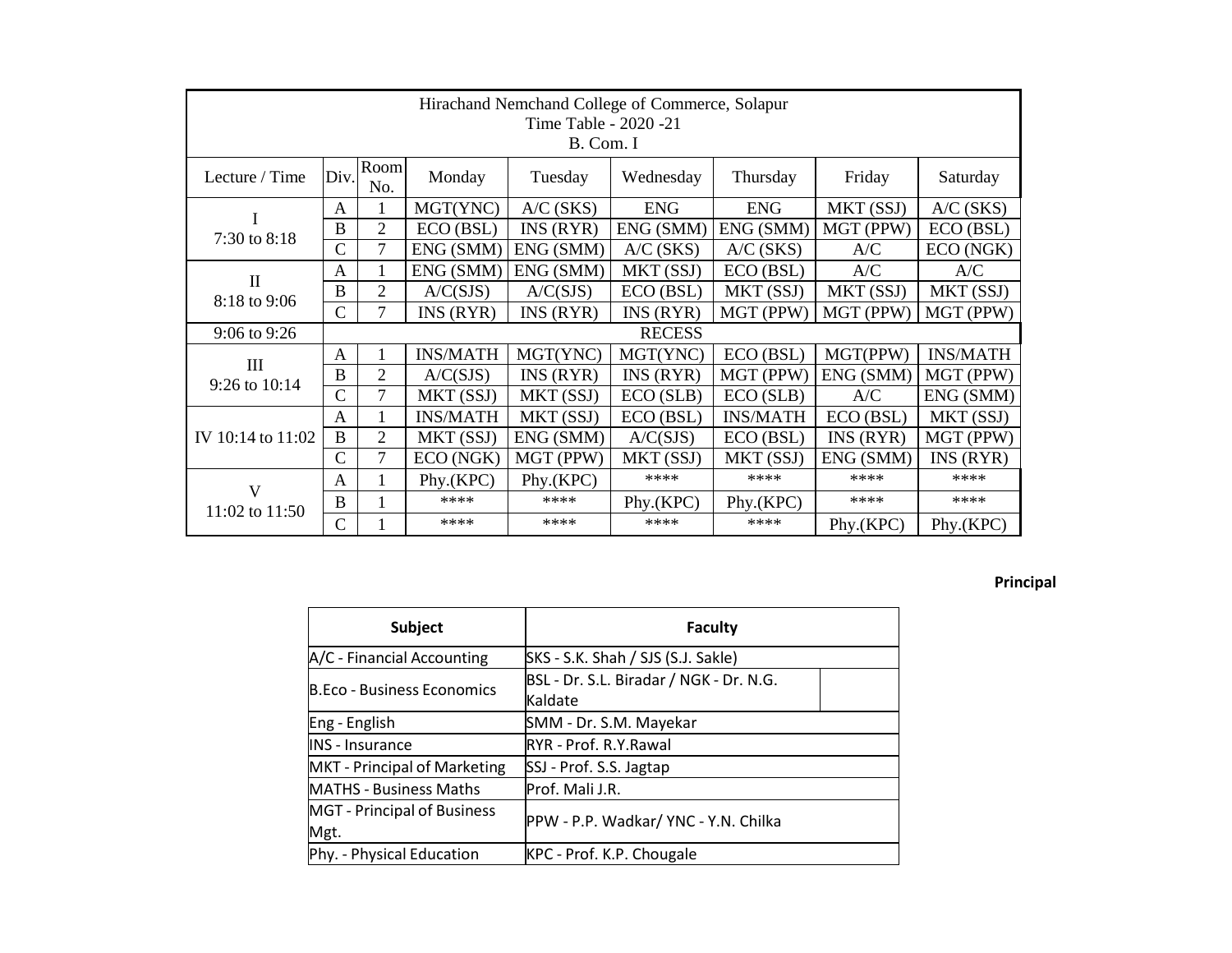| Lecture / Time | Div | Room<br>No.   | Monday      | Tuesday     | Wednesday | Thursday   | Friday     | Saturday   |  |
|----------------|-----|---------------|-------------|-------------|-----------|------------|------------|------------|--|
|                | A   | 8             | A/C(SJS)    | MFS (NGK)   | A/C(SJS)  | A/C(SJS)   | MFS (NGK)  | ENT (SSJ)  |  |
| 7:30 to 8:18   | B   | 9             | A/C         | ECO (BSL)   | ENT (SSJ) | ENT (SSJ)  | ENG(SMM)   | ENG(SMM)   |  |
|                | Α   | 8             | ENT (SSJ)   | ECO (BSL)   | ENG(SMM)  | MFS (NGK)  | ENG(SMM)   | ENG(SMM)   |  |
| 8:18 to 9:06   | B   | 9             | $A/C$ (SKS) | $A/C$ (SKS) | A/C       | ENT (RYR)  | ECO (BSL)  | ECO (BSL)  |  |
| 9:06 to 9:26   |     | <b>RECESS</b> |             |             |           |            |            |            |  |
| Ш              | Α   | 8             | STAT (DMZ)  | STAT (DMZ)  | ECO (BSL) | ENT (SSJ)  | ECO (BSL)  | ENT (SSJ)  |  |
| 9:26 to 10:14  | B   | 9             | MFS (NGK)   | MFS (NGK)   | ENG(SMM)  | STAT (DMZ) | STAT (DMZ) | STAT (DMZ) |  |
| 10:14<br>IV    | A   | 8             | ENG(SMM)    | A/C(SJS)    | MFS (NGK) | STAT (DMZ) | STAT (DMZ) | ECO (BSL)  |  |
| to 11:02       | B   | 9             | ECO (BSL)   | STAT (DMZ)  | ENT (RYR) | MFS (NGK)  | MFS (NGK)  | ENG(SMM)   |  |

**Hirachand Nemchand College of Commerce, SolapurTime Table - 2020-21**

**B. Com. II**

**Principal**

| Subject                           | <b>Faculty</b>                                                                       |
|-----------------------------------|--------------------------------------------------------------------------------------|
| A/C - Corporate Accounting        | SKS - Dr. S.K. Shah/ SJS- S.J. Sakle                                                 |
| Eng - English                     | SMM - Dr. S.M. Mayekar                                                               |
| <b>B.Eco - Business Economics</b> | BSL - DR. S.L. Biradar                                                               |
|                                   | Ent - Fundamental of Entrepreneurship SSJ - Prof. S.S. Jagtap/RYR - Prof. R.Y. Rawal |
| Mfs - Money & Financial System    | NGK - Dr. N.G. Kaldate                                                               |
| <b>Stat - Business Statics</b>    | Dr. D.M. Zombade                                                                     |